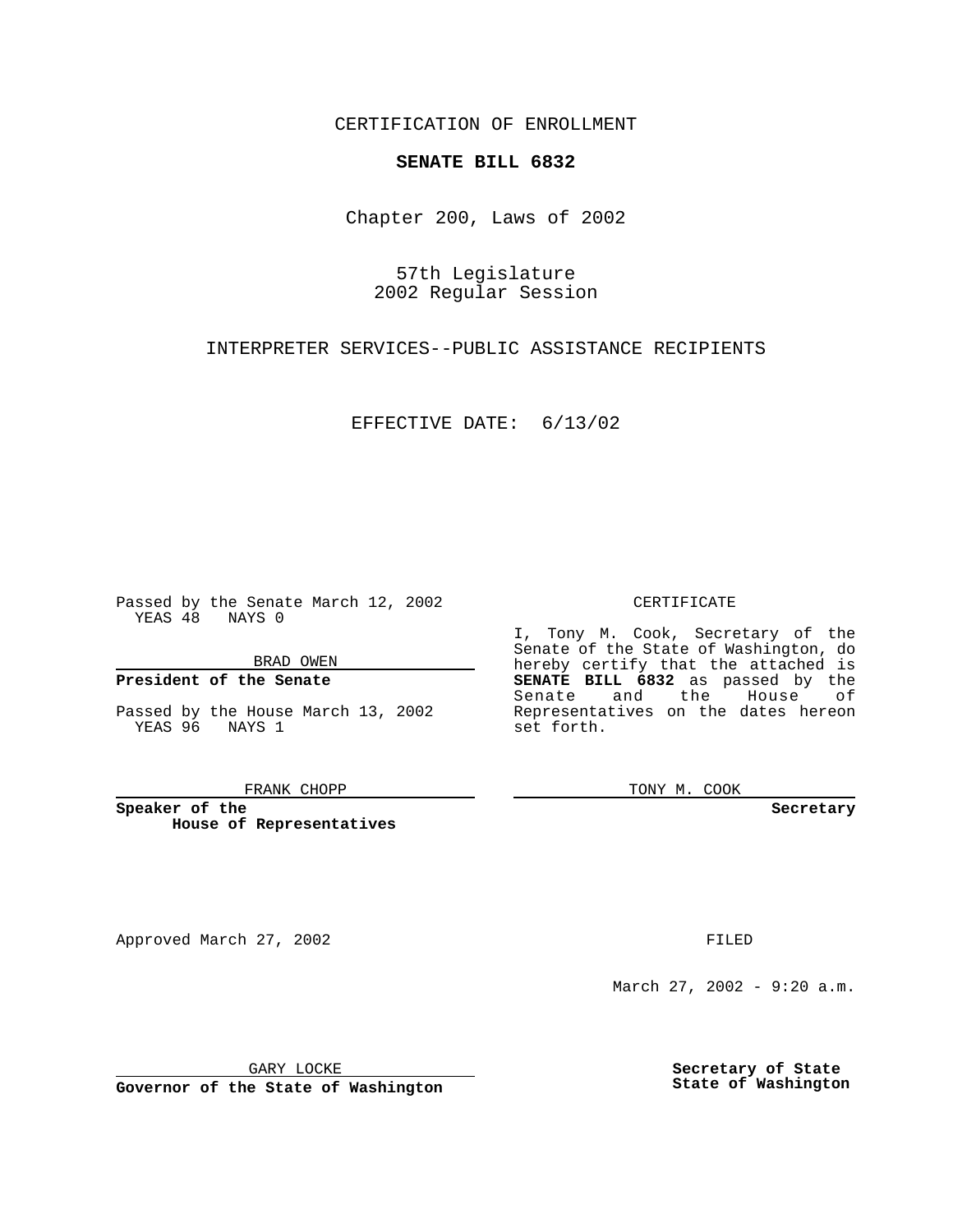# **SENATE BILL 6832** \_\_\_\_\_\_\_\_\_\_\_\_\_\_\_\_\_\_\_\_\_\_\_\_\_\_\_\_\_\_\_\_\_\_\_\_\_\_\_\_\_\_\_\_\_\_\_

\_\_\_\_\_\_\_\_\_\_\_\_\_\_\_\_\_\_\_\_\_\_\_\_\_\_\_\_\_\_\_\_\_\_\_\_\_\_\_\_\_\_\_\_\_\_\_

Passed Legislature - 2002 Regular Session

**State of Washington 57th Legislature 2002 Regular Session By** Senators Brown, Winsley, Thibaudeau, Deccio and Franklin Read first time 03/04/2002. Referred to Committee on Ways & Means.

 AN ACT Relating to interpreter services for public assistance recipients; amending RCW 39.29.040 and 43.19.190; and creating a new section.

BE IT ENACTED BY THE LEGISLATURE OF THE STATE OF WASHINGTON:

 NEW SECTION. **Sec. 1.** The legislature finds that limited-English speaking and sensory-impaired applicants and recipients of public assistance often require interpreter services in order to communicate effectively with employees of the department of social and health services, medical professionals, and other social services personnel. The legislature further finds that interpreter services can be procured and delivered through a variety of different means. It is in the public's interest for the department to deliver interpreter services, to the extent funds are available, by the means which it determines most cost-effectively ensure that limited-English speaking and sensory- impaired persons are able to communicate with department employees and service providers.

 **Sec. 2.** RCW 39.29.040 and 1998 c 101 s 7 are each amended to read as follows: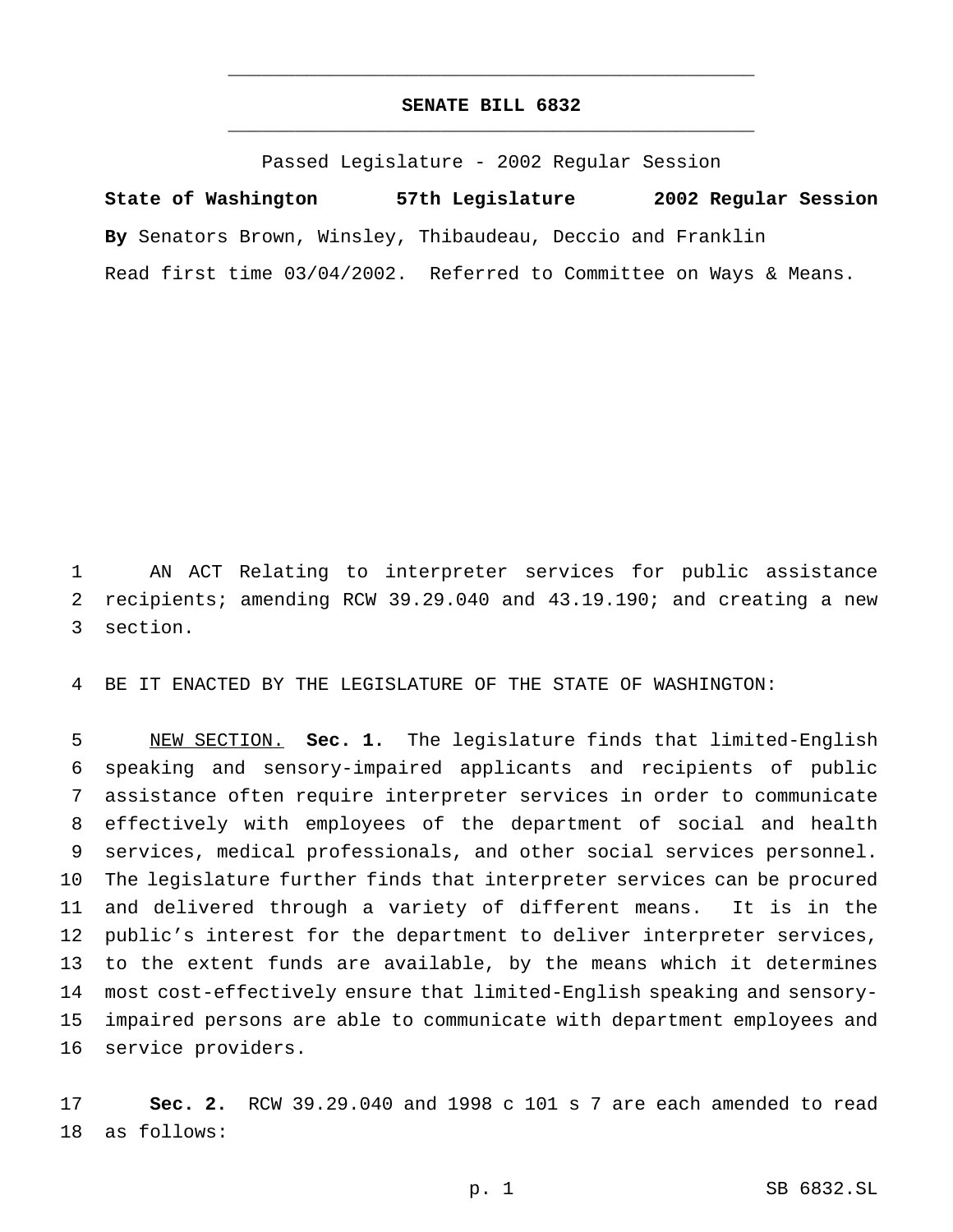This chapter does not apply to:

 (1) Contracts specifying a fee of less than five thousand dollars if the total of the contracts from that agency with the contractor within a fiscal year does not exceed five thousand dollars;

 (2) Contracts awarded to companies that furnish a service where the tariff is established by the utilities and transportation commission or other public entity;

 (3) Intergovernmental agreements awarded to any governmental entity, whether federal, state, or local and any department, division, 10 or subdivision thereof;

 (4) Contracts awarded for services to be performed for a standard fee, when the standard fee is established by the contracting agency or any other governmental entity and a like contract is available to all qualified applicants;

 (5) Contracts for services that are necessary to the conduct of collaborative research if prior approval is granted by the funding source;

18 (6) Contracts for client services;

 (7) Contracts for architectural and engineering services as defined in RCW 39.80.020, which shall be entered into under chapter 39.80 RCW; (8) Contracts for the employment of expert witnesses for the 22 purposes of litigation; ((and))

 (9) Contracts for bank supervision authorized under RCW 30.38.040; and

25 (10) Contracts for interpreter services and interpreter brokerage services on behalf of limited-English speaking or sensory-impaired 27 applicants and recipients of public assistance.

 **Sec. 3.** RCW 43.19.190 and 1995 c 269 s 1401 are each amended to read as follows:

 The director of general administration, through the state purchasing and material control director, shall:

 (1) Establish and staff such administrative organizational units within the division of purchasing as may be necessary for effective administration of the provisions of RCW 43.19.190 through 43.19.1939; (2) Purchase all material, supplies, services, and equipment needed for the support, maintenance, and use of all state institutions, colleges, community colleges, technical colleges, college districts, and universities, the offices of the elective state officers, the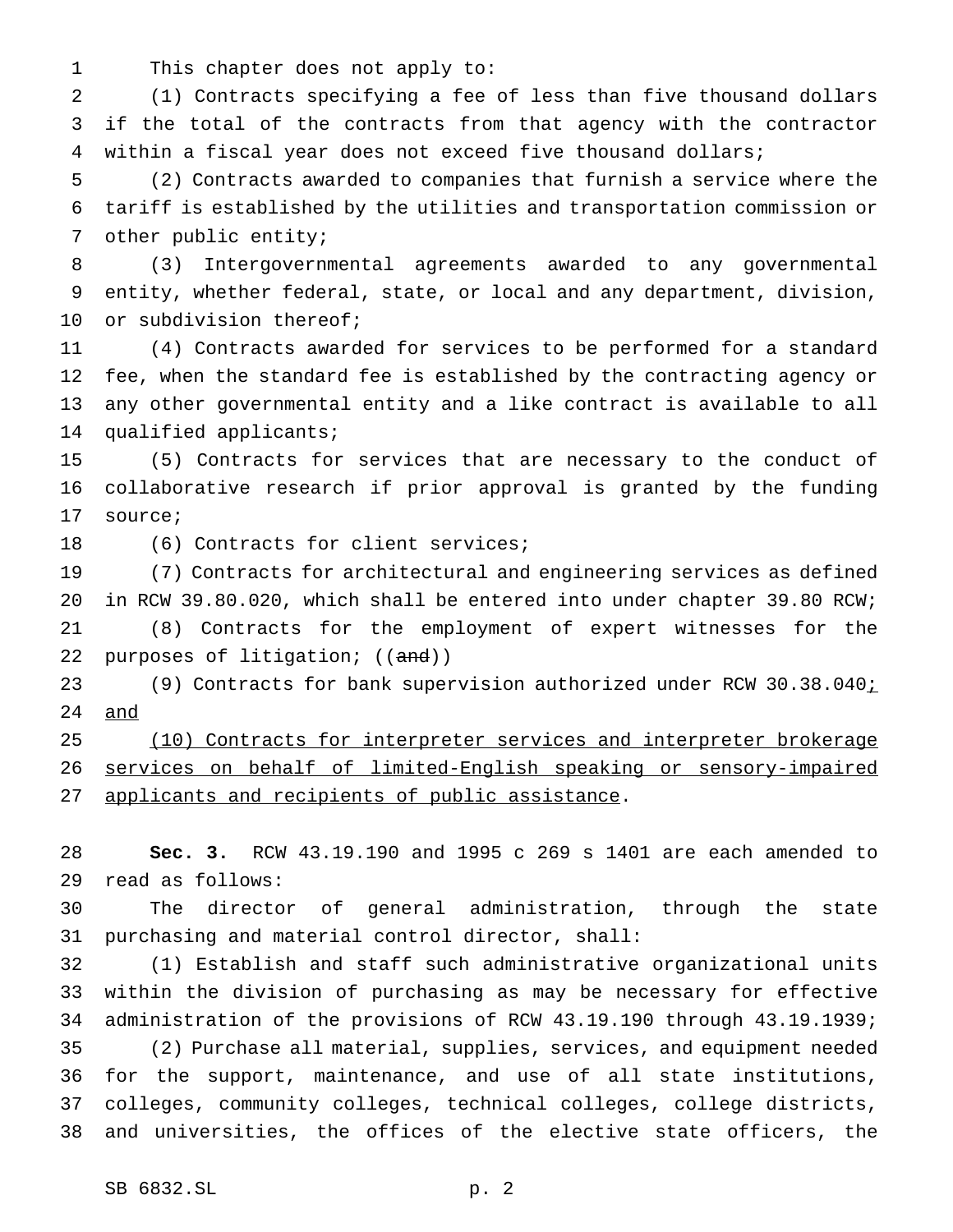supreme court, the court of appeals, the administrative and other departments of state government, and the offices of all appointive officers of the state: PROVIDED, That the provisions of RCW 43.19.190 through 43.19.1937 do not apply in any manner to the operation of the state legislature except as requested by the legislature: PROVIDED, That any agency may purchase material, supplies, services, and equipment for which the agency has notified the purchasing and material control director that it is more cost-effective for the agency to make the purchase directly from the vendor: PROVIDED, That primary authority for the purchase of specialized equipment, instructional, and research material for their own use shall rest with the colleges, community colleges, and universities: PROVIDED FURTHER, That universities operating hospitals and the state purchasing and material control director, as the agent for state hospitals as defined in RCW 72.23.010, and for health care programs provided in state correctional institutions as defined in RCW 72.65.010(3) and veterans' institutions as defined in RCW 72.36.010 and 72.36.070, may make purchases for hospital operation by participating in contracts for materials, supplies, and equipment entered into by nonprofit cooperative hospital group purchasing organizations: PROVIDED FURTHER, That primary authority for the purchase of materials, supplies, and equipment for resale to other than public agencies shall rest with the state agency concerned: PROVIDED FURTHER, That authority to purchase services as included herein does not apply to personal services as defined in chapter 39.29 RCW, unless such organization specifically requests assistance from the division of purchasing in obtaining personal services and resources are available within the division to provide such assistance: PROVIDED FURTHER, That the authority for the purchase of insurance and bonds shall rest with the risk manager under RCW 43.19.1935: PROVIDED FURTHER, That, except for the authority of the risk manager to purchase insurance and bonds, the director is not required to provide purchasing services for institutions of higher education that choose to exercise independent purchasing authority 34 under RCW 28B.10.029: PROVIDED FURTHER, That the authority to purchase interpreter services and interpreter brokerage services on behalf of limited-English speaking or sensory-impaired applicants and recipients 37 of public assistance shall rest with the department of social and health services;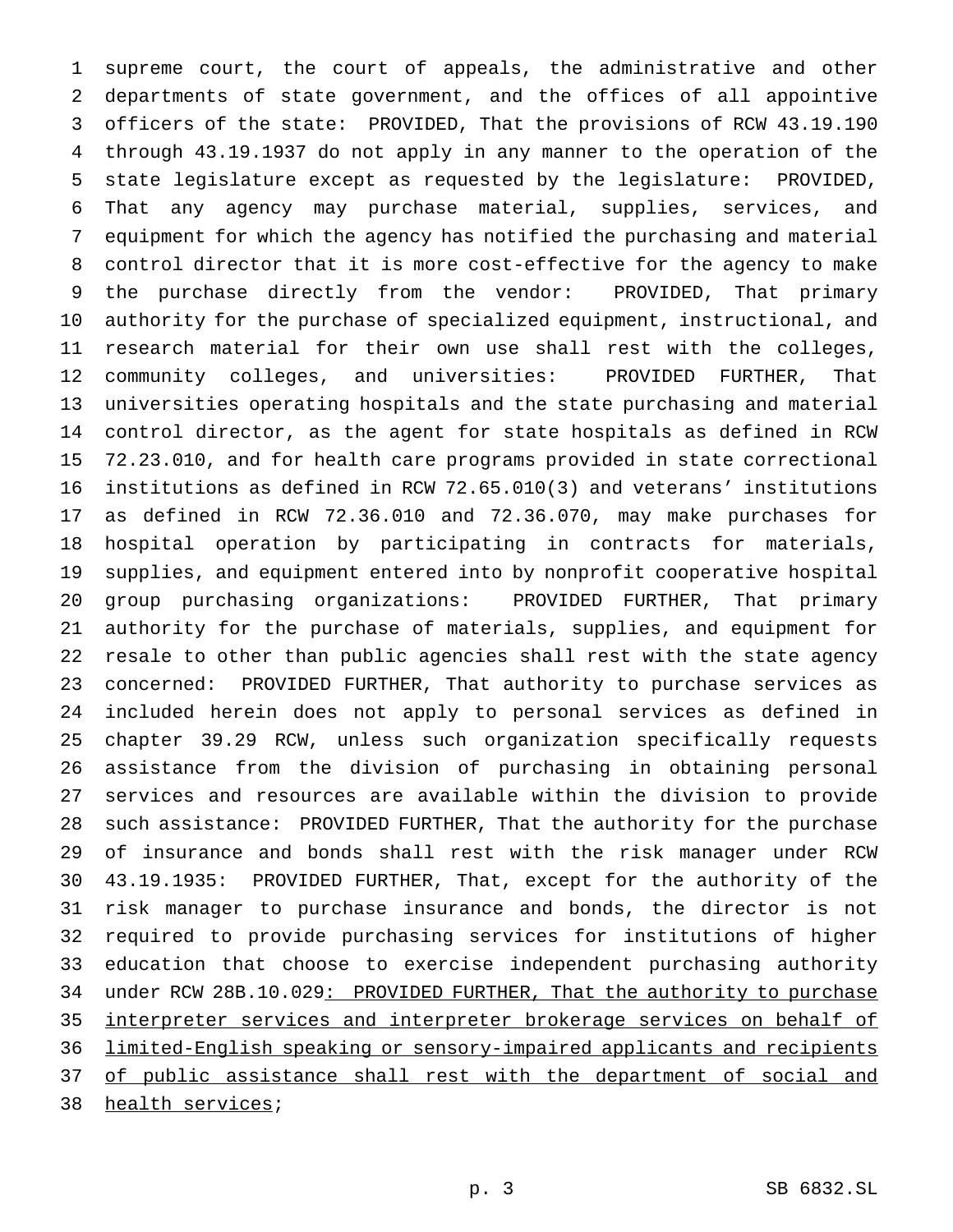(3) Have authority to delegate to state agencies authorization to purchase or sell, which authorization shall specify restrictions as to dollar amount or to specific types of material, equipment, services, and supplies. Acceptance of the purchasing authorization by a state agency does not relieve such agency from conformance with other sections of RCW 43.19.190 through 43.19.1939, or from policies established by the director. Also, delegation of such authorization to a state agency, including an educational institution to which this section applies, to purchase or sell material, equipment, services, and supplies shall not be granted, or otherwise continued under a previous authorization, if such agency is not in substantial compliance with overall state purchasing and material control policies as established herein;

 (4) Contract for the testing of material, supplies, and equipment with public and private agencies as necessary and advisable to protect the interests of the state;

 (5) Prescribe the manner of inspecting all deliveries of supplies, materials, and equipment purchased through the division;

 (6) Prescribe the manner in which supplies, materials, and equipment purchased through the division shall be delivered, stored, and distributed;

 (7) Provide for the maintenance of a catalogue library, manufacturers' and wholesalers' lists, and current market information; (8) Provide for a commodity classification system and may, in addition, provide for the adoption of standard specifications;

 (9) Provide for the maintenance of inventory records of supplies, 27 materials, and other property;

 (10) Prepare rules and regulations governing the relationship and procedures between the division of purchasing and state agencies and vendors;

 (11) Publish procedures and guidelines for compliance by all state agencies, including those educational institutions to which this section applies, which implement overall state purchasing and material control policies;

 (12) Advise state agencies, including educational institutions, regarding compliance with established purchasing and material control policies under existing statutes.